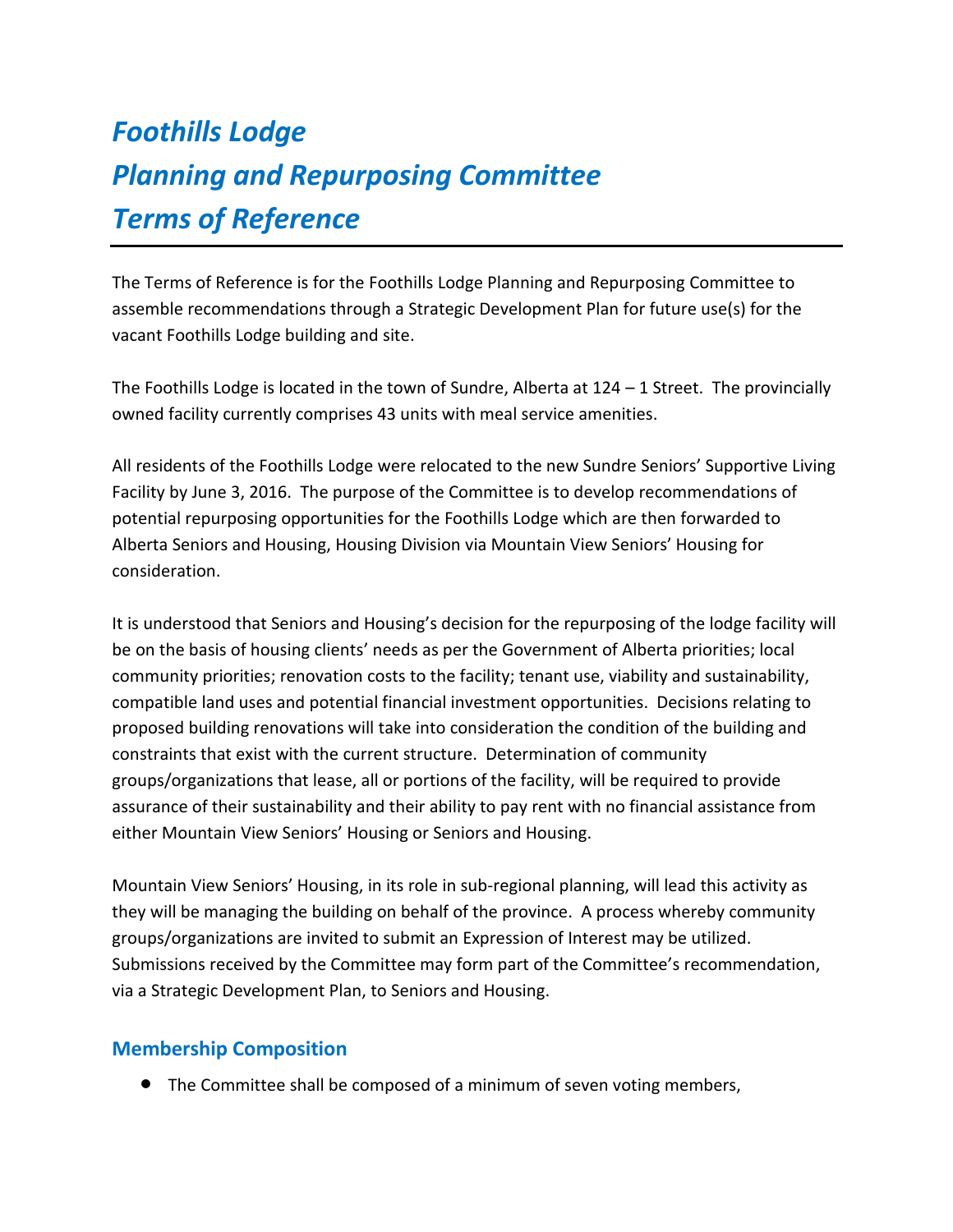- The Board Chair from Mountain View Seniors' Housing will Chair the Committee, and
- A majority of Committee members shall consist of the following:

### **Voting Members**

- Mountain View Seniors' Housing Board Chair appointed by Mountain View Seniors' Housing
- Chief Administrative Officer Mountain View Seniors' Housing
- One (1) member appointed by the Town of Sundre (Member may not have Mountain View Seniors' Housing affiliation),
- Four (4) Town of Sundre community representatives will be appointed by Mountain View Seniors' Housing and the Town of Sundre.

### **Non-Voting Members**

- Regional Maintenance Manager (Mountain View Seniors' Housing)
- Project Manager (Mountain View Seniors' Housing)
- Government of Alberta, Alberta Seniors and Housing, Technical personnel (as required)
- One (1) member appointed by Government of Alberta, Seniors and Housing
- Consultant (i.e. Needs Assessment)

#### **Resources**

- Internal staff resources will be provided for the Committee through the Mountain View Seniors' Housing and Seniors and Housing.
- Mountain View Seniors' Housing will provide funds for a portion of the proposed needs assessment.
- Mountain View Seniors' Housing will fund the required advertising and Expression of Interests to be solicited from the community.

# **Accountability**

The Committee will report to the Mountain View Seniors' Housing Board following each Committee meeting.

# **Confidentiality**

Given the discussions of options and recommendations will be exploratory in nature, the Committee members are required to comply with the confidentiality of information requirements as it relates to options and decisions being considered.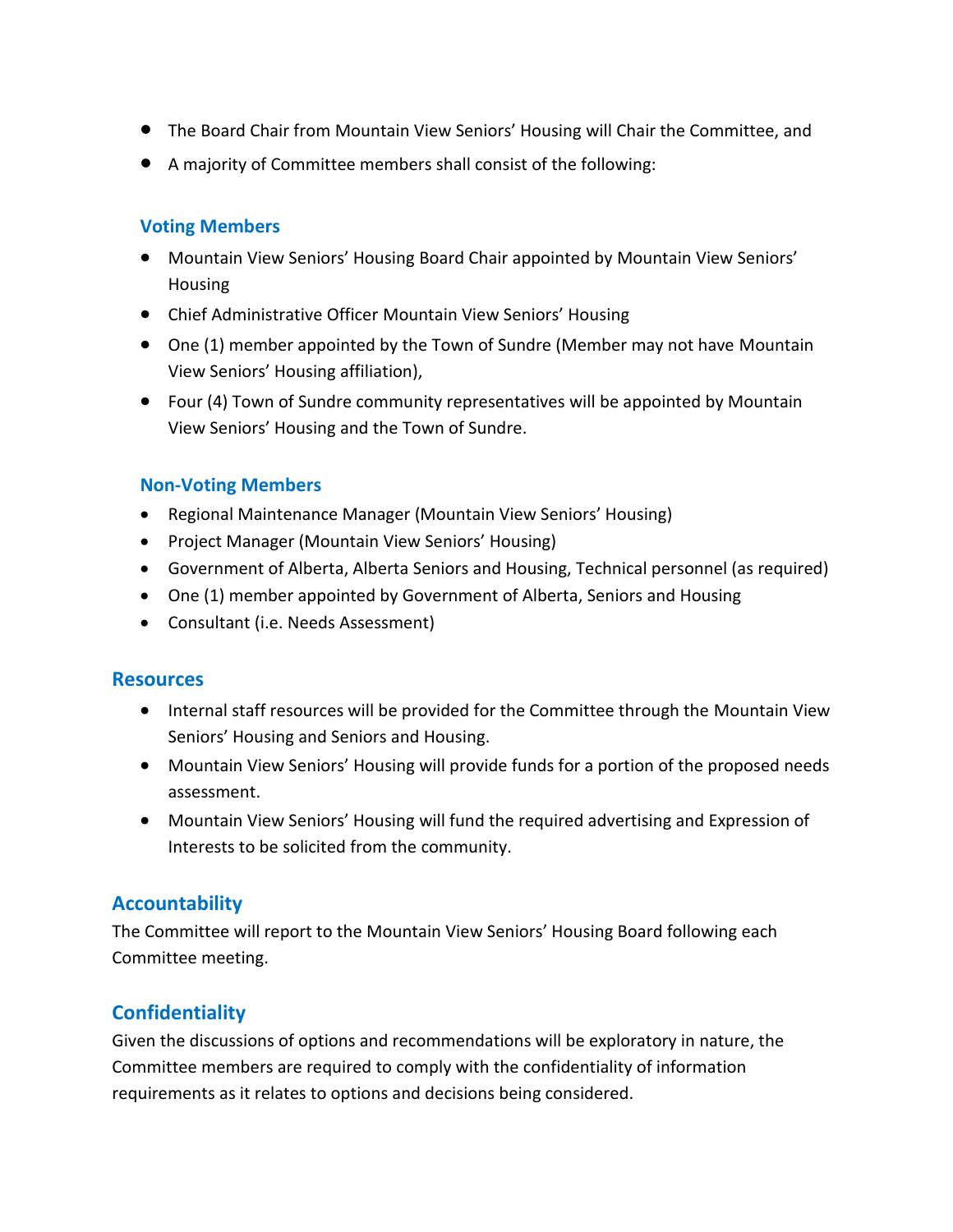## **Decision Making**

Decision making will be by vote and the Chair has the deciding vote in case of a tie.

## **Meetings**

- The Committee shall meet monthly and may meet more frequently if required.
- Extraordinary meetings to address specific items may be held at the call of the Chair.
- Time-limited sub-committees may be formed to address specific issues.
- The Committee will meet with other Committees (i.e. Government of Alberta), or the Chairs of other committees, as required.

## **Deliverable**

- The Committee is tasked with the development of recommendations, through a Strategic Development Plan, for potential repurposing opportunities for Foothills Lodge to Seniors and Housing, the Housing Division through Mountain View Seniors' Housing Board.
- **•** Strategic Development Plan should identify and outline:
	- o Sundre housing client needs,
	- o Local community priorities,
	- o Renovation cost implications to the facility,
	- o Viable and sustainable tenant uses,
	- o Compatible land uses, and
	- o Feasible real estate investment opportunities.

# **Functions and Responsibilities**

- 1. The Committee shall review and recommend to the Mountain View Seniors' Housing Board the Strategic Development Plan for potential repurposing opportunities for Foothills Lodge.
- 2. The Committee shall advise the Mountain View Seniors' Housing Board of existing and future repurposing opportunities for the Foothills Lodge facility.
- 3. The Committee shall monitor the following to ensure adherence to Mountain View Seniors' Housing and Alberta Seniors and Housing policies and report to the Mountain View Seniors' Housing Board:
	- a. Local client housing demand and need assessments,
	- b. Seniors and Housing priorities,
	- c. Government of Alberta priorities,